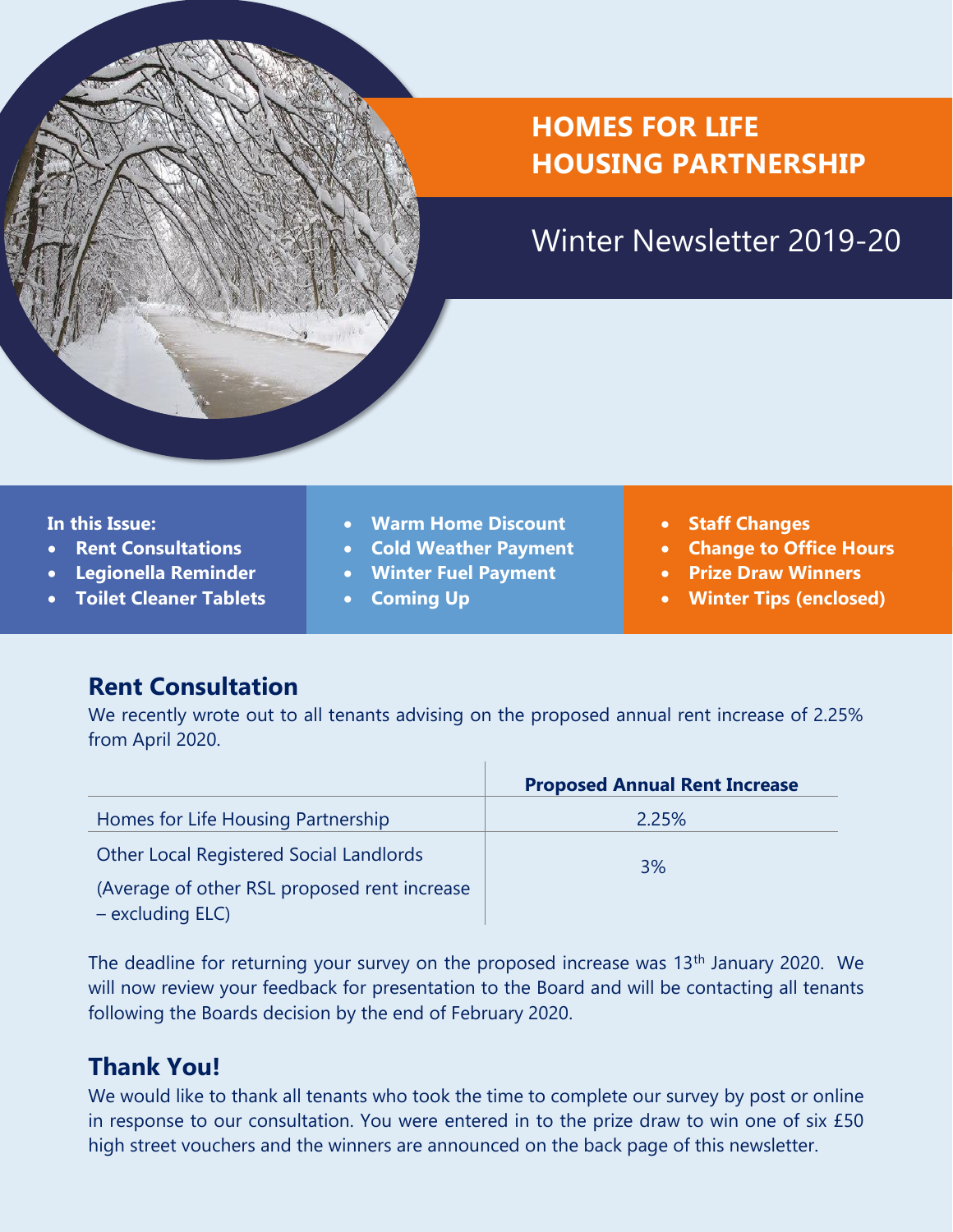## **Keep Warm & Safe**

### **LEGIONNELA – REMINDER TO ALL TENANTS**

With this newsletter we enclose a Tenants Guide to Legionella, the guide explains what Legionella is, the risks it poses to you and what steps of prevention you can take.

You should;

- Read the enclosed Tenants Guide.
- Regularly clean and disinfect showerheads these have the means of creating and dispersing water droplets (aerosols) which may be inhaled causing a foreseeable risk of exposure to Legionella.
- Run all taps, showers and flush toilets before use on returning to the property after a period of absence
- Contact us if the hot water is not heating properly or if there are any other problems with the system so that appropriate action can be taken.

Our specialist contractors, Southern Heating and Plumbing, will shortly be contacting tenants whose properties have cold water storage tanks to carry out periodic preventative inspections.

## **Use Toilet Cleaner Tablets? You might be re-charged!**



Do you put drop-in toilet cleaner tablets in your toilet cistern? These tablets may seem like a simple solution to keeping your toilet bowl clean, but they can certainly be more trouble than they are worth and we recommend you change to a different method of keeping your toilet fresh.

These tablets will corrode the internal parts of the cistern and are prone to causing blockages preventing the bowl from refilling after flushing. In the event of a breakdown of the cistern using these toilet cleaner tablets the cost of a repair may be recharged to you.

#### **Warm Homes Discount Scheme**

You may be entitled to a discount off up to £140 of your electricity or gas bill for winter 2019 to 2020 under the Warm Home Discount Scheme. It's a one-off discount on your electricity bill, between September and March and the discount will not affect your Cold Weather [Payment](https://www.gov.uk/cold-weather-payment) or Winter Fuel [Payment.](https://www.gov.uk/winter-fuel-payment) Please contact your supplier to find out more.

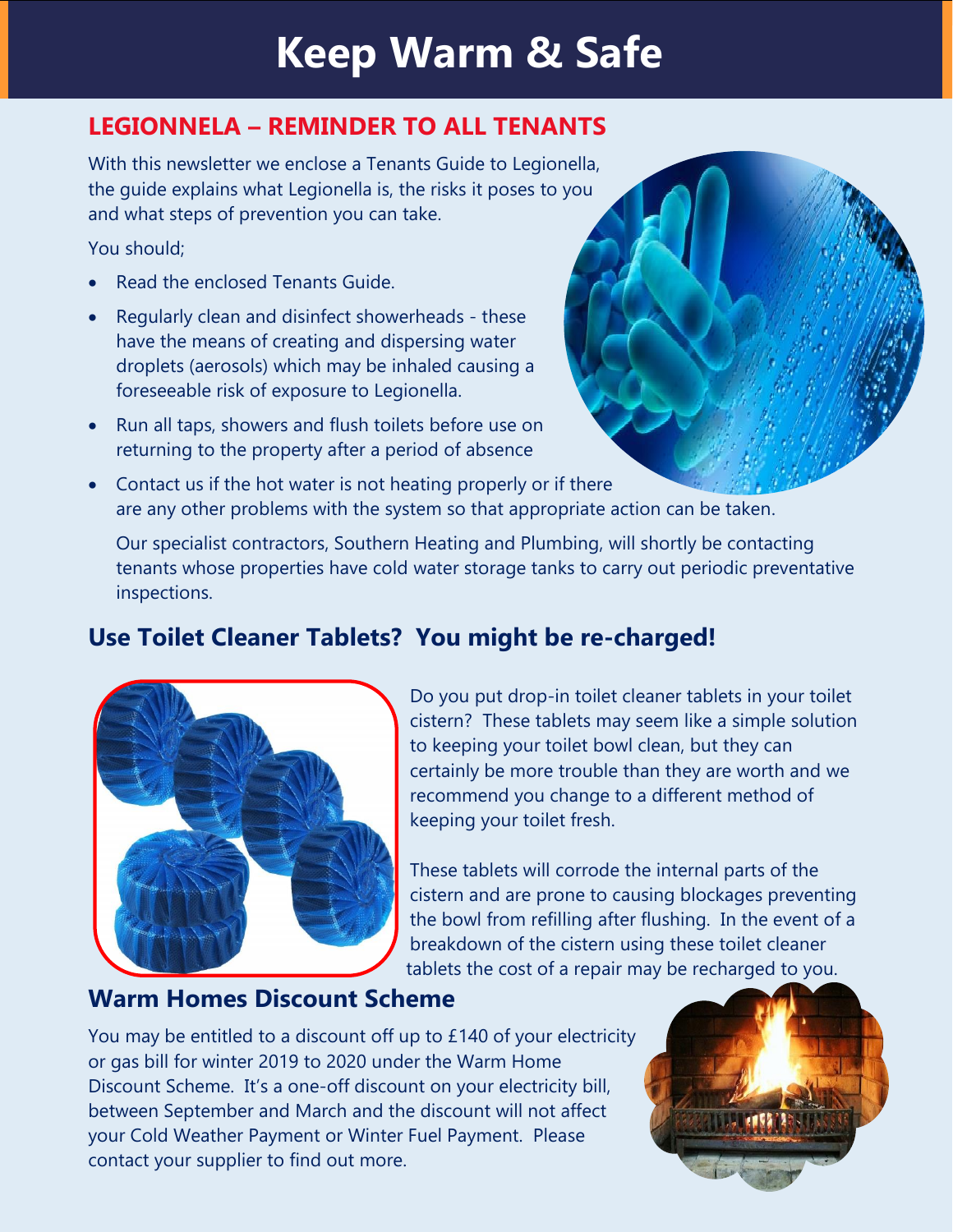#### **Winter Fuel Payment**

You may be entitled to help to pay your heating bills. You will usually receive a Winter Fuel Payment automatically if you are eligible. More information on your eligibility for this payment can be obtained from the Winter Fuel Payment Centre by calling 0800 731 0160 or online at https://www.gov.uk/winter-fuel-payment/how-to-claim.

The deadline for claiming payments for winter 2019 to 2020 is 31 March 2020

### **Cold Weather Payment**

If you are in receipt of the below benefits you may get Cold Weather Payments.

**Pension Credit** 

• Income-Based Jobseekers Allowance

• Universal Credit

Support for Mortgage Interest

• Income Support

If you are eligible to receive a Cold Weather Payment it will be paid to you automatically and the average temperature in your area is to be recorded as, or forecast to be, zero degrees celsius or below for 7 consecutive days. A payment of £23 for each 7 day period of very cold weather between 1 November and 31 March 2020. Further information can be found at www.coldweatherpayments.dwp.gov.uk

# **COMING UP!**

#### **Air Source Heat Pump & Unvented Cylinder Services**

Our specialist contractors will shortly be contacting tenants whose homes are fitted with either an Electric Unvented Cylinder heating system or Air Source Heat Pump to arrange access for the completion of the annual services of these systems.

The services will be carried out within regular working hours, should you be unable to personally provide access, we ask that you arrange for a family member or friend to provide access to the property in your absence to accommodate.

The specialist contractors undertaking the servicing are;

- Southern Plumbing & Heating Electric Unvented Cylinders
- Renewable Heat Strategies Air Source Heat Pumps

#### **Retirement & Review of Our Team**

Following the retirement of our previous Customer Service Manager we have been reviewing our staffing. Currently we have our Housing Officer Michelle Scott as Acting Customer Services Manager, pending recruitment of a permanent replacement and we have recruited a Temporary Housing Officer Donna Dougal.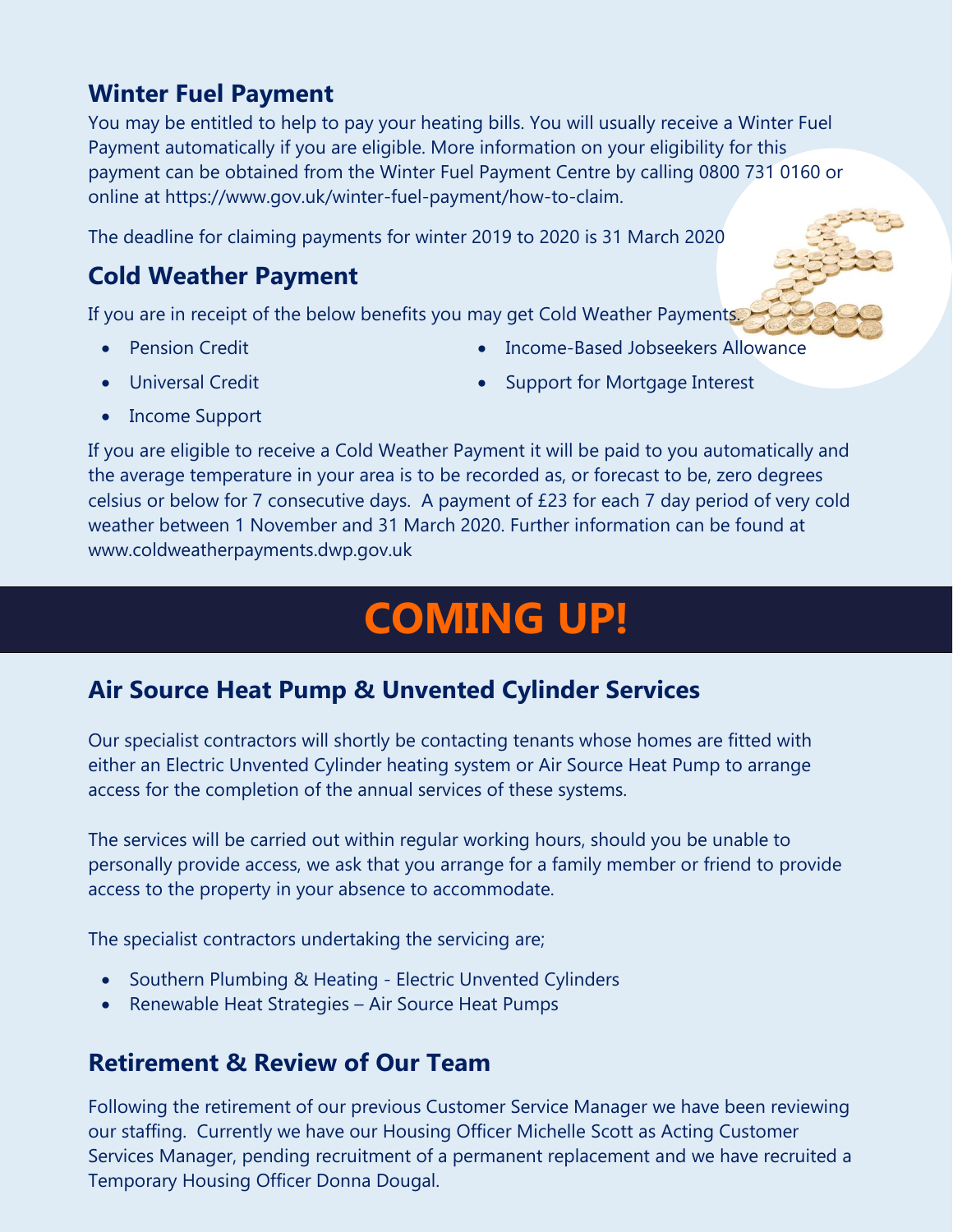Our part time Customer Service Assistants Jennifer & Caroline have increased hours on a temporary basis. Jennifer is now undertaking some home visits and arrears management work and Caroline is focusing more on repairs & maintenance. We are also recruiting a temporary Administrative Assistant.

### **Office Opening Hours are Changing**

The office opening hours are changing with effect from 29<sup>th</sup> January 2020.

Our main opening hours of Monday to Thursday 9am to 5pm and 9am to 4pm on a Friday remain unchanged however we will now be closed 12:30pm to 1:30pm Monday to Friday.



There will also be additional closures on a monthly basis to allow for staff training. Any additional closures will be detailed on the front page of our website going forward.

#### **Prize Draw Winners**

Our six winners have been randomly selected. Each winner will receive a £50 high street voucher. Not all tenants wished for their details to be published in the newsletter and so we have only listed four of our winners below.

We will shortly be in contact with all winners for you to receive your voucher.

#### **Prize Draw Winners**

- Mr & Mrs Bowd, Elphinstone
- Mrs Kellet, Gullane
- Mr Bradford, East Linton
- Mrs Watt, West Barns

#### **Useful Numbers**

Repairs: Call **Novus** on 01506 242120 (same number for emergency repairs)

Gas Central Heating Repairs: Call **Kingdom Gas** on 0800 389 9463 or 01334 650452

Antisocial Behaviour: Call East Lothian Council **Antisocial Behaviour Helpline** on 01875 824 307

> **Homes for Life Housing Partnership 57 Market Street, Haddington, East Lothian, EH41 3JG 01620 829300 www.homesforlife.co.uk**